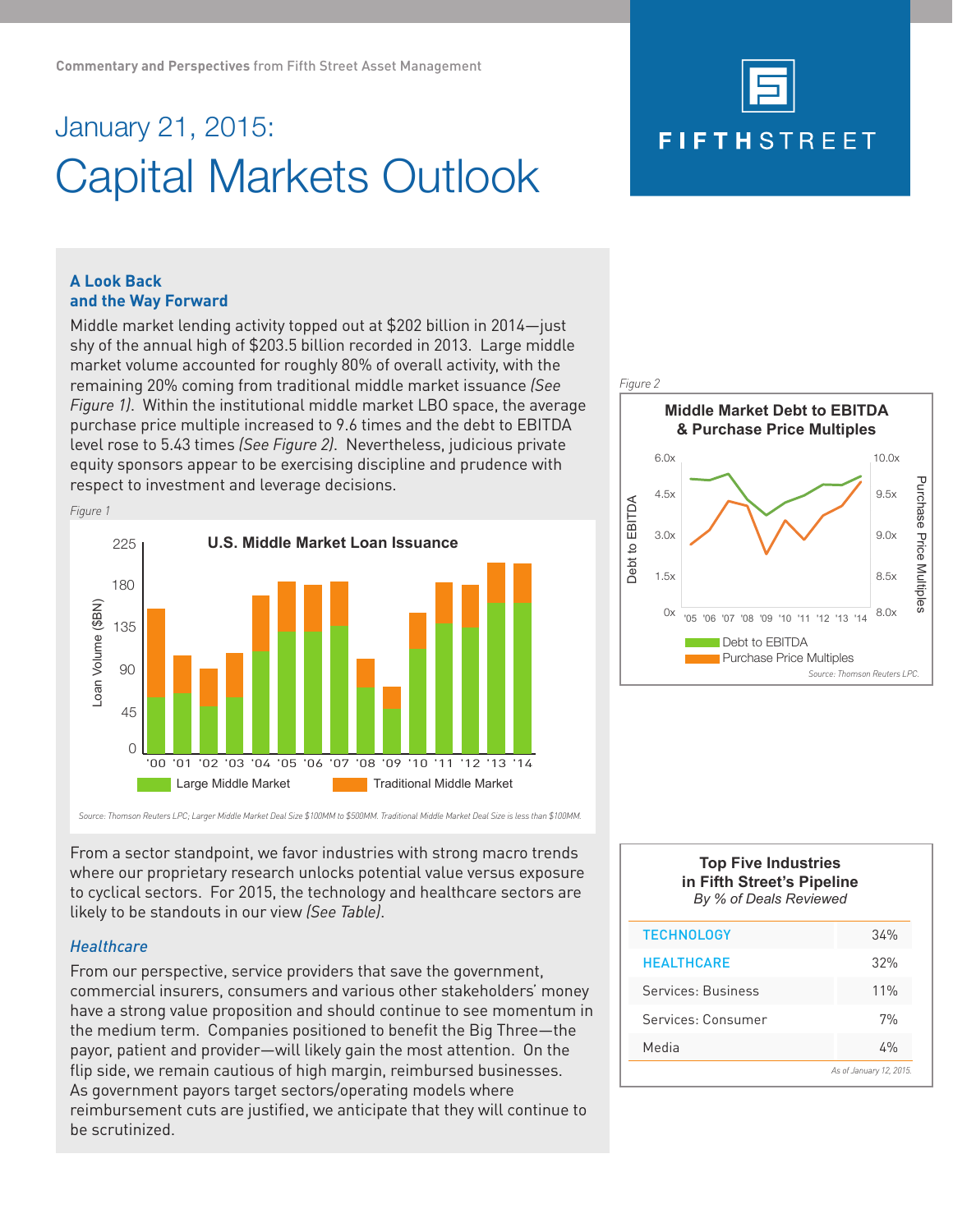# *Technology*

We believe businesses with strong recurring revenues and those that help transition legacy systems into cloud computing offer attractive credit attributes. Cloud services companies typically exhibit significant operating leverage and can predictably grow to provide healthy returns on invested capital. As they generate incremental revenue and/or enhance clients' operating margins, they often become highly engrained within client's business processes. As a result, well-run technology companies should demonstrate less volatility than the broader economy in the event macroeconomic conditions deteriorate. On the other hand, we remain highly selective when it comes to investing in companies that are capital intensive given the volatility in commodities and increasing enterprise value and leverage multiples.

## **Fundamentals Strong Despite Capital Markets Volatility**

Volatility notwithstanding, the middle market lending environment remains healthy overall and somewhat insulated from trends in the broadly syndicated lending market. Historically, borrowers have relied less on the syndicated market during tumultuous periods, accelerating opportunities for senior stretch and unitranche financing mandates. Onestop solutions in particular offer private equity sponsors a more seamless transaction with a greater certainty of close. As a result, we saw an uptick in one-stop transaction demand accompanying volatility spikes in the December quarter.

The above-mentioned volatility stemmed from macro-economic concerns, headlined by the precipitous drop in oil prices and a market technical backdrop that was in constant flux. The back-and-forth between supply and demand dictated the market sentiment for loans, with new-issue supply meeting periods of increased outflows from loan mutual funds. The resulting volatility was reflected in the ongoing fluctuation of average new-issue yields, which ultimately ended higher. For instance, over the December quarter, the average new-issue yield to maturity for middle market and broadly syndicated loans increased from 6.21% to 6.73% and from 5.52% to 6.34%, respectively *(See Figure 3)*. While the overall market finished the year on a cautious note, energy credits continued to face increasing pressure as oil prices extended their now five-month slide representing more than a 50% decline from the July 2014 highs.



*Source: S&P Capital IQ LCD; Middle Market defined as issuers with EBITDA of \$50MM or less; BSL (Broadly Syndicated Loans) / Large Corporates defined as issuers with EBITDA above \$50MM.* 

## **De Minimis Energy Exposure Across Platform**

Credit-focused asset managers have come under pressure due to concerns over exposure to energy and energy-related companies. However, while Keefe, Bruyette & Woods estimated that approximately 7.0% of overall BDC portfolios were invested in energy-related businesses, we have maintained a restrained approach.

# *"Volatility*

*notwithstanding, the middle market lending environment remains healthy overall and somewhat insulated from trends in the broadly syndicated lending market."* 

With less than 2.0% invested in the oil and gas and related equipment services, our credit committee has consistently limited exposure to energy and other overbought or cyclical sectors. These investments have been stress-tested based on today's market realities and we believe the reduced valuation of oil will have a minimal impact on the fair value of Fifth Street's funds.

We see the decline in oil prices driving some investors away from certain assets, leading to interesting investment opportunities. For instance, the aircraft leasing industry stands to benefit from the decrease in oil prices *(See Figure 4)*.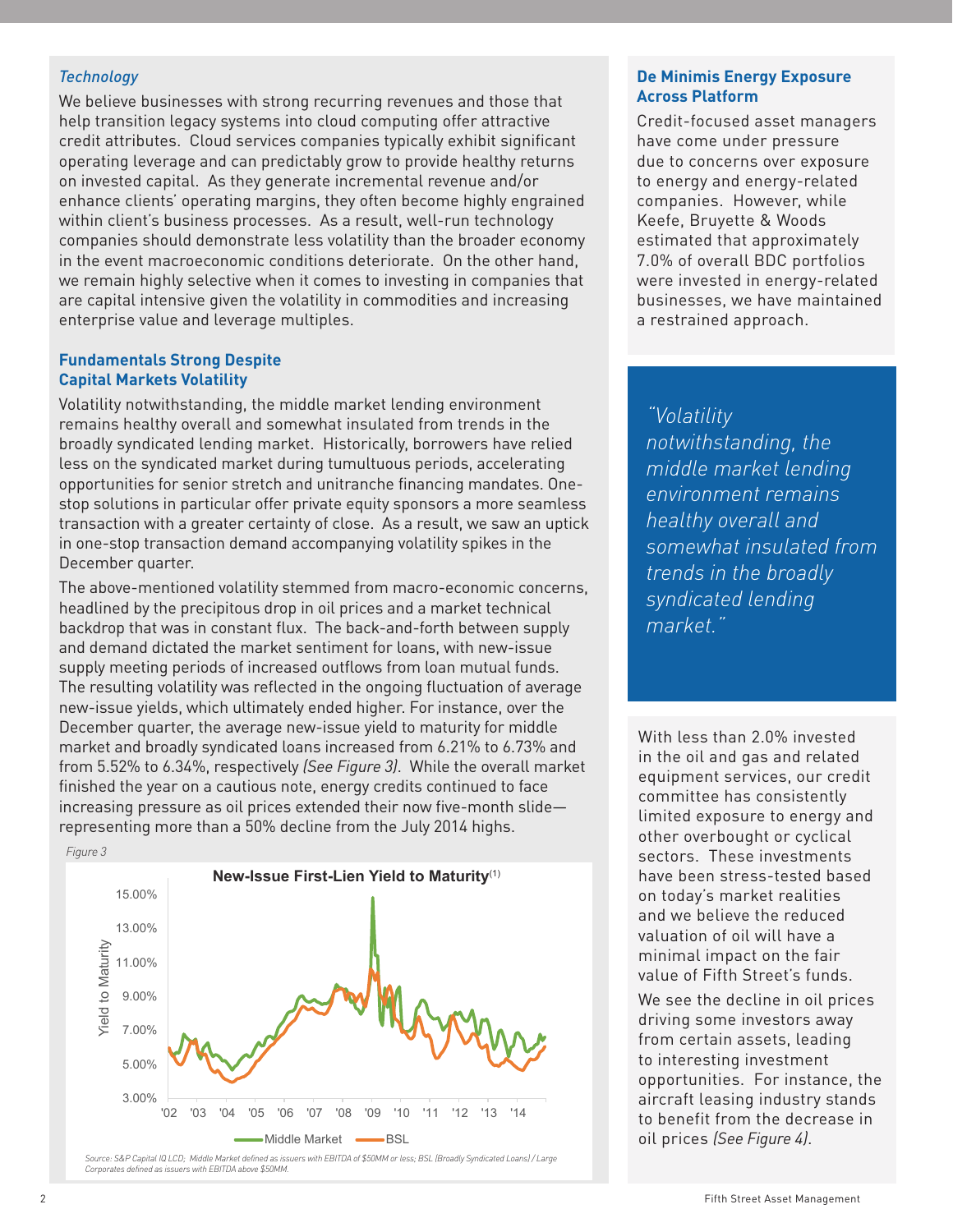*Figure 4*



# **Bank Regulations Creating Greater Opportunities**

From a secular perspective, changes that are unfolding are creating a favorable tailwind for middle market lending. Banks are under increasing scrutiny today compared to even six months ago and assets continue to migrate off banks' balance sheets as a result. In November, regulators released the 2014 Shared National Credits review covering bank loan portfolios and underwriting standards. The review, which was generally negative, saw criticized portfolio assets jump from 10% to 13%—following four flat/improving years. Moreover, regulators noted "serious deficiencies" in banks' underwriting and risk management standards for leveraged loans.

As regulators become increasingly focused on curtailing leveraged lending at banks, non-bank institutions appear well-positioned to take advantage of the investment opportunities that arise.

As bank competition increasingly retreats, the pipeline of opportunities is growing deeper, creating a very healthy backdrop for 2015 in our view. The key is to remain highly selective and maintain prudent underwriting standards in an environment that has otherwise seen increasing leverage levels.



*"We see the decline in oil prices driving some investors away from certain assets, leading to interesting investment opportunities."*

*"As regulators become increasingly focused on curtailing leveraged lending at banks, nonbank institutions appear well-positioned to take advantage of the investment opportunities that arise."*

*Source: Federal Financial Institutions Examination Council (US); S&P Capital IQ LCD.*